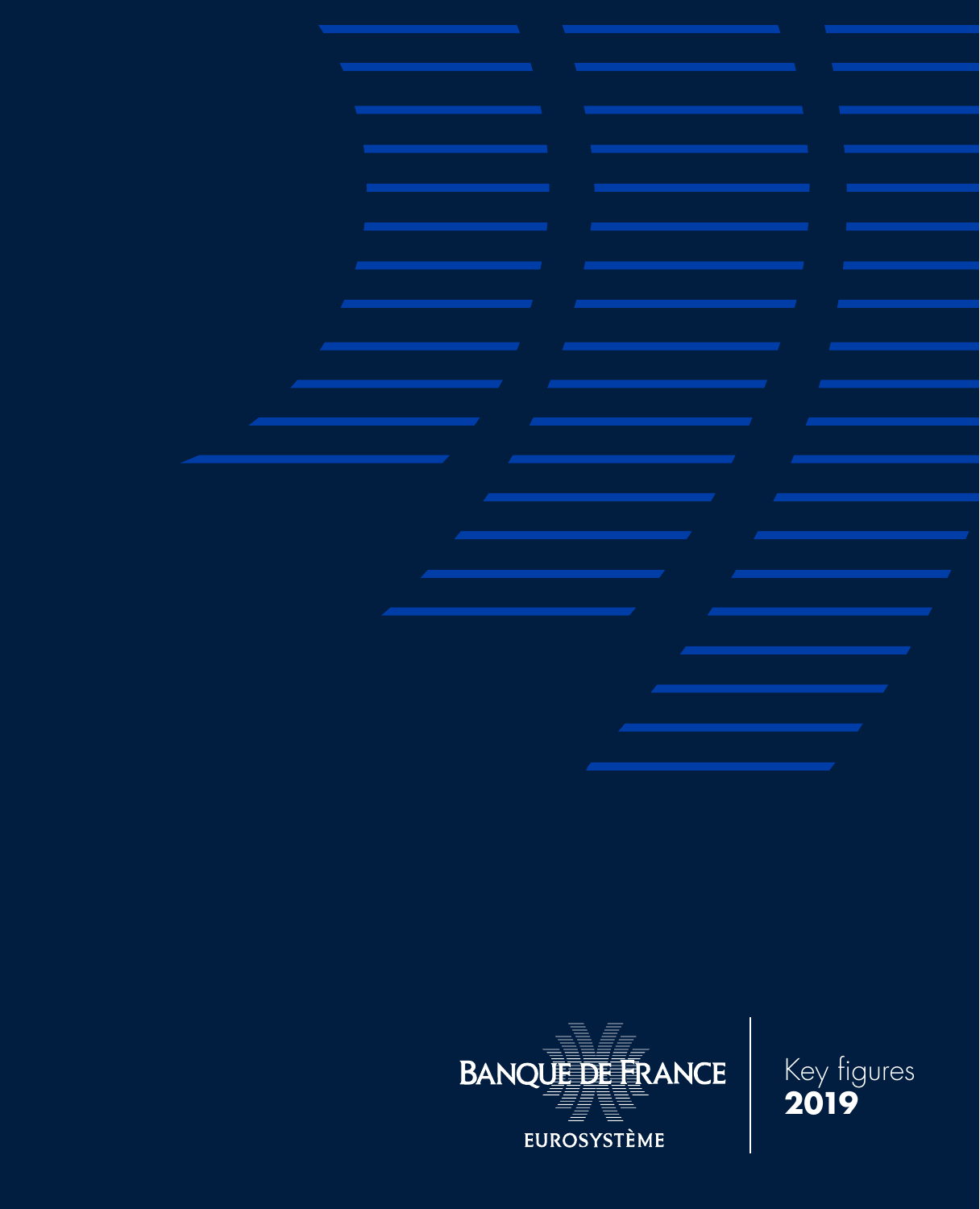### IN 2019, THE BANQUE DE FRANCE COMPRISED ...





MONEY A

**STRATEGY** 

**MISSI O N** 3 **S**

SE TO THE ECONOMY AND SO LET

FULL-TIME EQUIVALENT EMPLOYEES

€**6.5** OF PROFIT BEFORE TAX

سلا Z<br>K<br>Z<br>Z

CIAL

STABILITY

# €**134** <sup>M</sup>

**REDUCTION** IN OPERATING EXPENSES COMPARED WITH 2015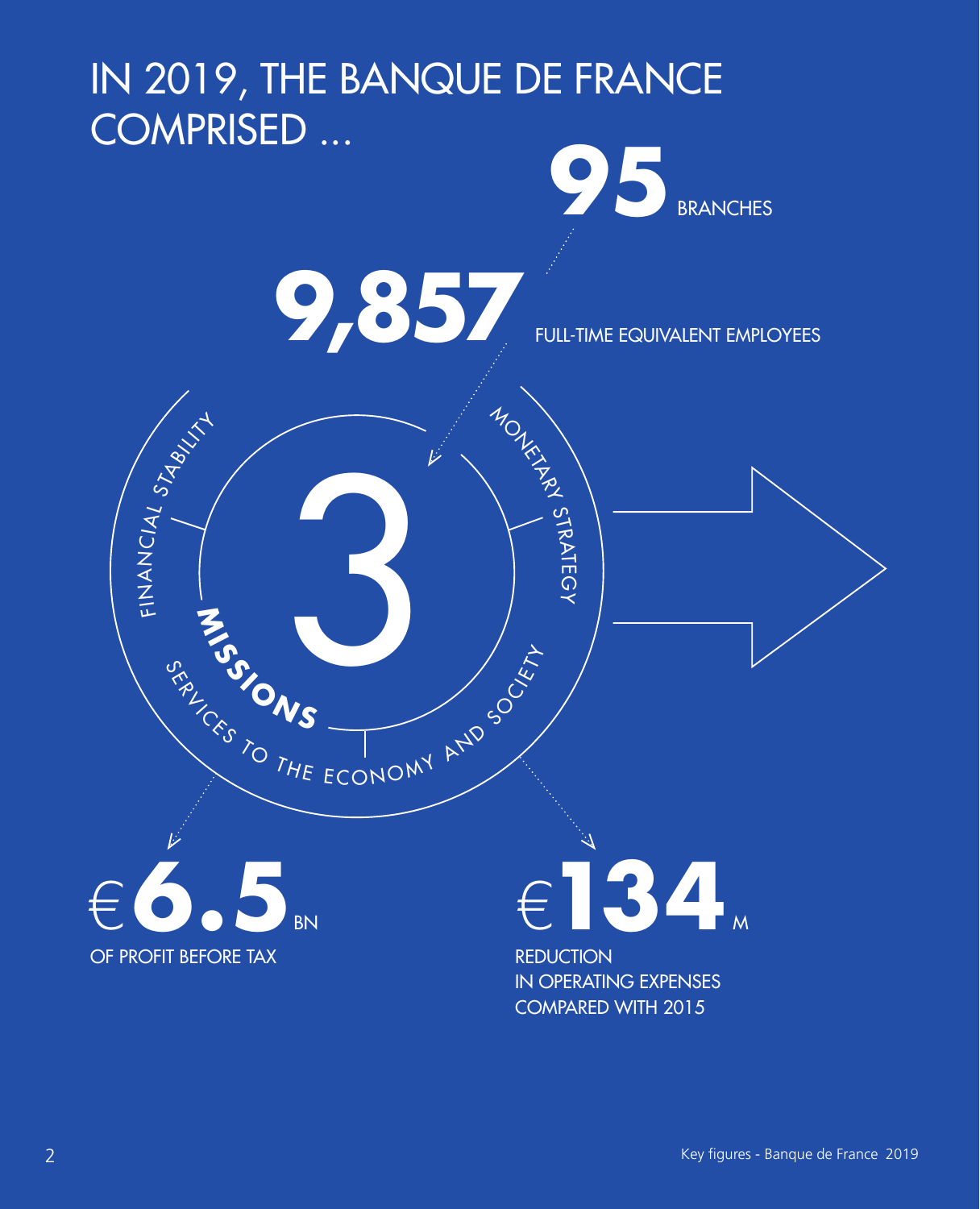**4,638** ENTREPRENEURS ASSISTED

BY OUR VSE CORRESPONDENTS

### **AS WELL AS.**

# **205,121**

HOUSEHOLDS HELPED WITH THEIR FINANCIAL DIFFICULTIES (RIGHT TO AN ACCOUNT, OVERINDEBTEDNESS)

**18,165** SECONDARY SCHOOL PUPILS INSTRUCTED IN ECONOMIC, BUDGETARY AND FINANCIAL ISSUES **3.8%** REDUCTION IN ENERGY-RELATED

GREENHOUSE GAS EMISSIONS COMPARED WITH 2018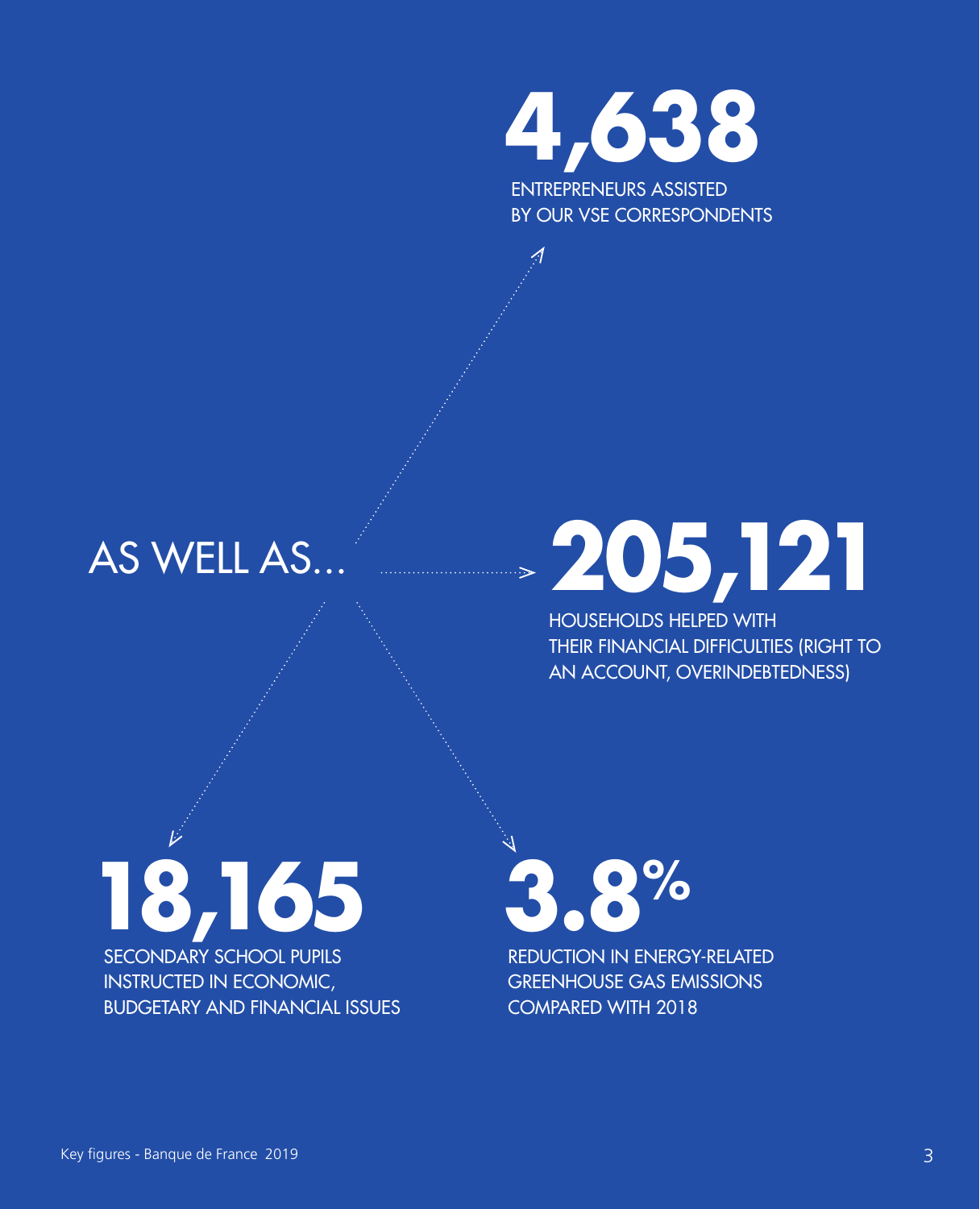### THE BANK'S MONETARY STRATEGY IN 2019

### **MISSIONS**

The Banque de France's cutting-edge expertise consolidates its position as the central bank for markets and **ensures the Paris financial centre is efficient and secure**:

- secure financing environment
- increased capital market liquidity
- management of foreign exchange reserves

At the heart of the Eurosystem, the Banque de France designs and implements monetary policy with the **aim of safeguarding a major public good: monetary stability**

- participation in Governing Council monetary policy decisions
- implementation of exceptional measures to keep inflation and growth on track
- production of economic statistics and forecasts to provide valuable insight

The Banque de France **maintains confidence in the currency in all its forms**:

- printing of the Europa banknotes' series with innovative security features
- putting banknotes into circulation and maintaining the currency
- security and innovation in all payment instruments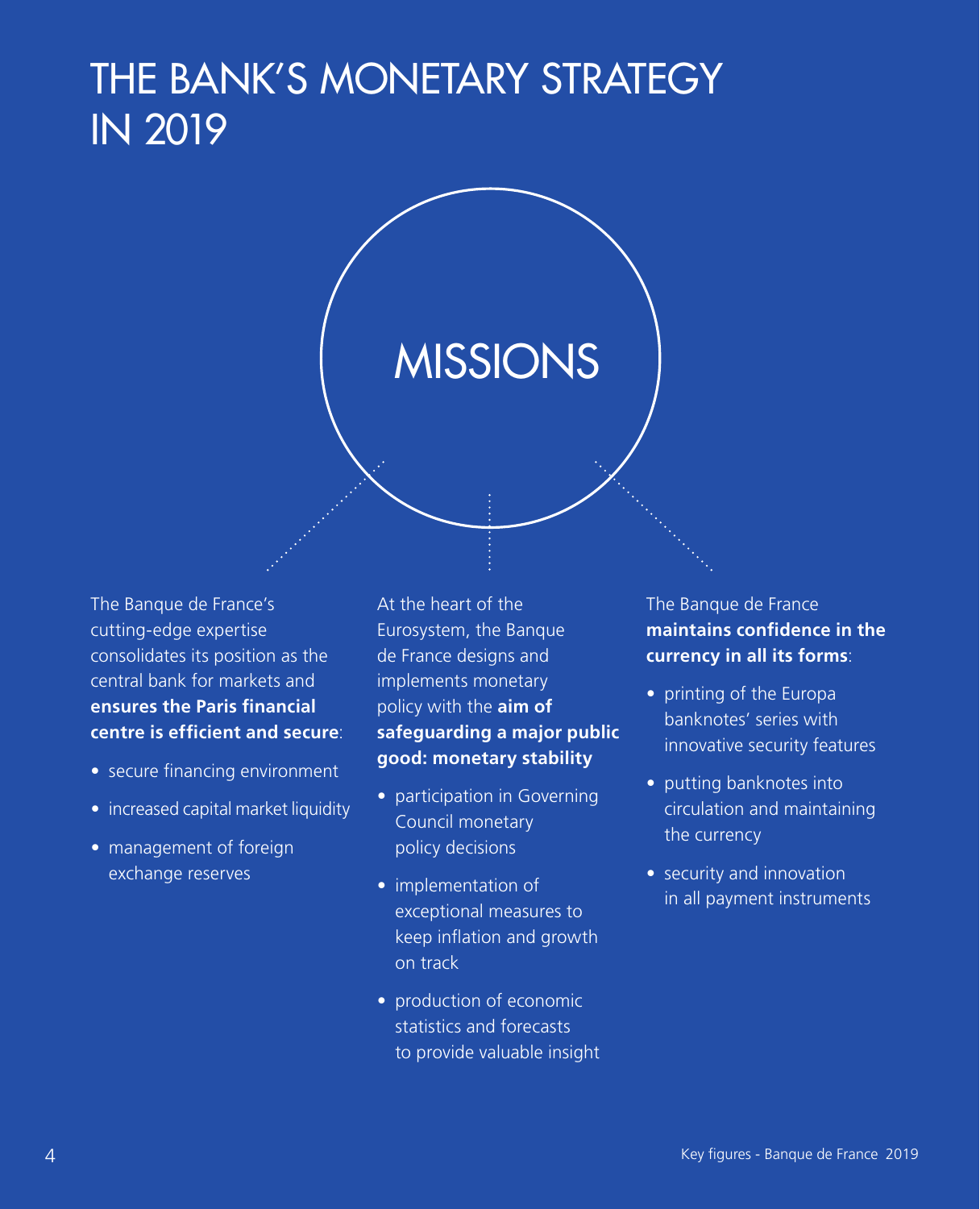## €**611.5**

of securities purchased by the Banque de France since the implementation of the CBPP3, ABSPP, PSPP and CSPP programmes (cumulated flows at end-2019)



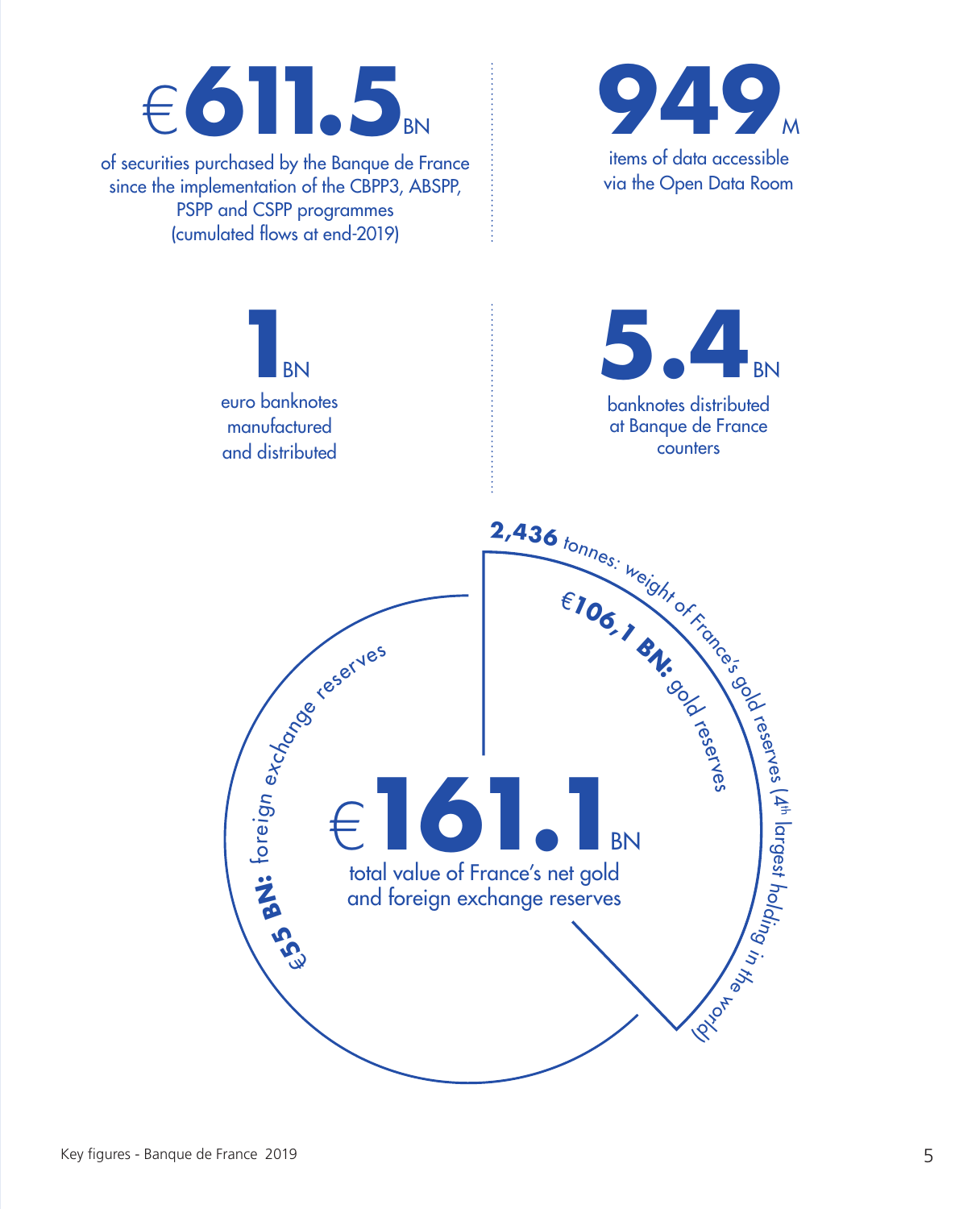## 2019 HIGHLIGHTS

#### **MAY**

**28 May:** The new €100 and €200 banknotes of the Europa series are put into circulation in the euro area.



↑ The new €100 and €200 banknotes put into circulation on 28 May 2019



↑ Interactive presentation on the ECB's website: [https://www.ecb.europa.eu/euro/banknotes/](https://www.ecb.europa.eu/euro/banknotes/denominations/html/index.fr.html#es2-100)



### **JULY**

**16 July:** "Bretton Woods: 75 years later – Thinking about the next 75", conference at the Banque de France in the framework of the 2019 French Presidency of the G7. *[https://www.banque-france.fr/en/](https://www.banque-france.fr/en/french-g7-presidency-2019-bretton-woods-75-years-later-thinking-about-next-75) [french-g7-presidency-2019](https://www.banque-france.fr/en/french-g7-presidency-2019-bretton-woods-75-years-later-thinking-about-next-75)*





#### **SEPTEMBER**

First of a new series of quarterly targeted longer-term refinancing operations (TLTRO III.1 to 7 between September 2019 and March 2021) for Eurosystem banks. *[https://www.ecb.europa.eu/press/](https://www.ecb.europa.eu/press/pr/date/2019/html/ecb.mp190912~08de50b4d2.en.html)*

The Observatory for the Security of Payment Means publishes the migration plan for the generalisation of strong authentication for online purchases. *[https://www.banque-france.fr/](https://www.banque-france.fr/plan-de-migration-pour-lauthentification-forte-dans-le-cadre-de-la-dsp2) [plan-de-migration-pour-lauthentification-forte](https://www.banque-france.fr/plan-de-migration-pour-lauthentification-forte-dans-le-cadre-de-la-dsp2)*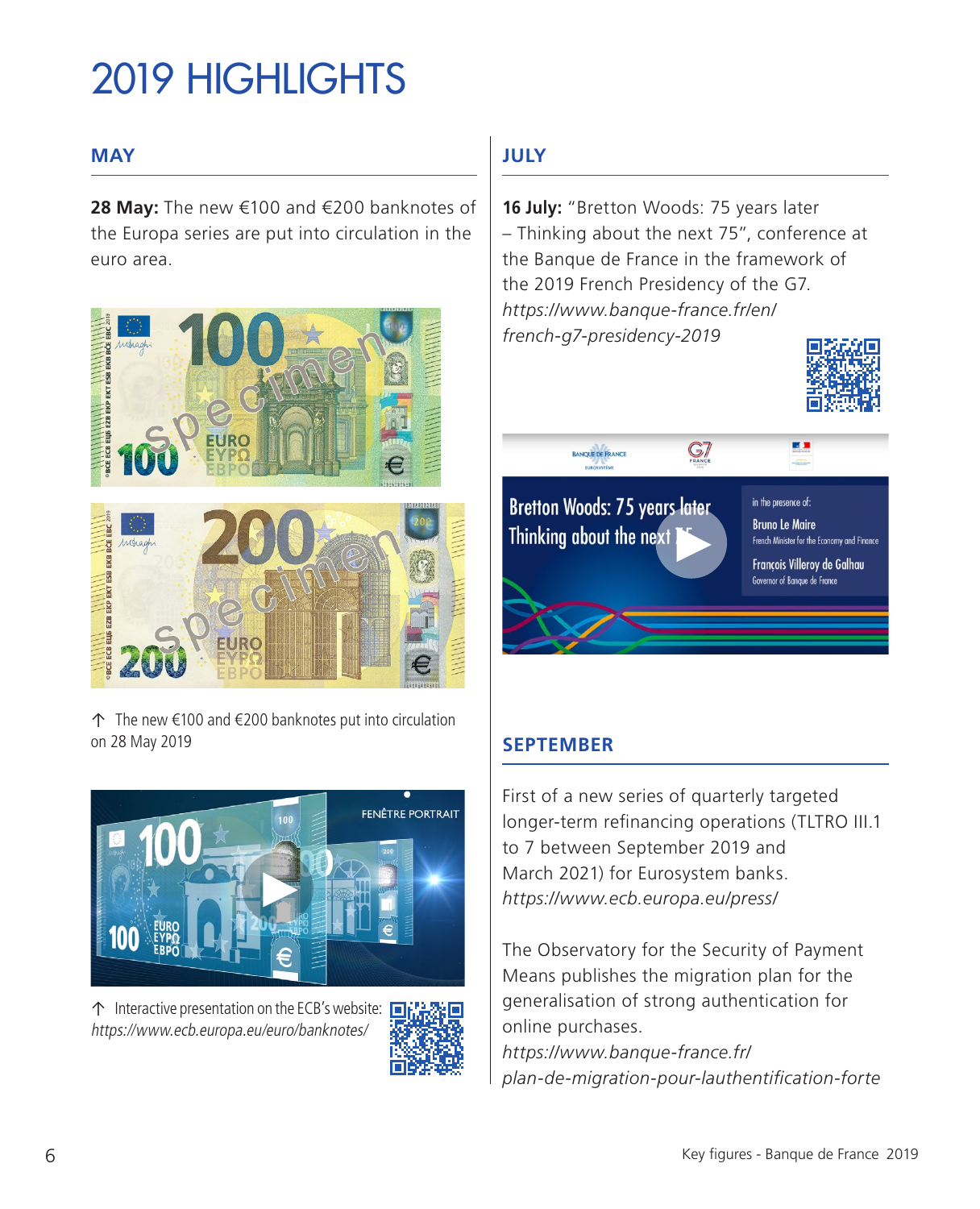#### **OCTOBER**

**30 October:** The Eurosystem introduces a two-tier reserve remuneration system, whereby part of the excess liquidity holdings are exempt from the negative rate applicable on the deposit facility. *[https://www.ecb.europa.eu/press/](https://www.ecb.europa.eu/press/pr/date/2019/html/ecb.mp190912~08de50b4d2.en.html)*

**31 October:** Presentation of the new FR-BDF macroeconomic model used for forecasts and analysis on France.

*[https://publications.banque-france.fr/](https://publications.banque-france.fr/en/fr-bdf-model-and-assessment-monetary-policy-transmission-france)en/*



↑ The quarterly Macroeconomic Projections France publication [https://publications.banque-france.fr/en/liste-chronologique/](https://publications.banque-france.fr/en/liste-chronologique/macroeconomic-projections) [macroeconomic-projections](https://publications.banque-france.fr/en/liste-chronologique/macroeconomic-projections)

### **NOVEMBER**

**1 November:** The Eurosystem relaunches the asset purchase programme at a rate of EUR 20 billion per month. *[https://www.ecb.europa.eu/press/](https://www.ecb.europa.eu/press/pr/date/2019/html/ecb.mp190912~08de50b4d2.en.html)*



12 **November:** The Banque de France announces the opening of an office in Singapore. Press release: *[https://www.banque-france.fr/](https://www.banque-france.fr/en/communique-de-presse/banque-de-france-and-monetary-authority-singapore-strengthen-financial-cooperation) [en/communique-de-presse/](https://www.banque-france.fr/en/communique-de-presse/banque-de-france-and-monetary-authority-singapore-strengthen-financial-cooperation)*

#### **DECEMBER**

**4 December:** The Banque de France announces its participation in experiments with digital central bank money (DCBM). Governor's speech: *[https://acpr.banque-france.](https://acpr.banque-france.fr/sites/default/files/media/2019/12/05/20191204_discours_villeroy_de_galhau_fr.pdf) [fr/publications/](https://acpr.banque-france.fr/sites/default/files/media/2019/12/05/20191204_discours_villeroy_de_galhau_fr.pdf)*

**27 December:** *Eco Notepad*, the Banque de France's economic blog, celebrates its third anniversary, with 145 posts published. *[https://blocnotesdeleco.](https://blocnotesdeleco.banque-france.fr/en/blog-entry/blog-discerning-and-demanding-readers) [banque-france.fr/en/blog-entry/](https://blocnotesdeleco.banque-france.fr/en/blog-entry/blog-discerning-and-demanding-readers) [blog-discerning-and-demanding-readers](https://blocnotesdeleco.banque-france.fr/en/blog-entry/blog-discerning-and-demanding-readers)*

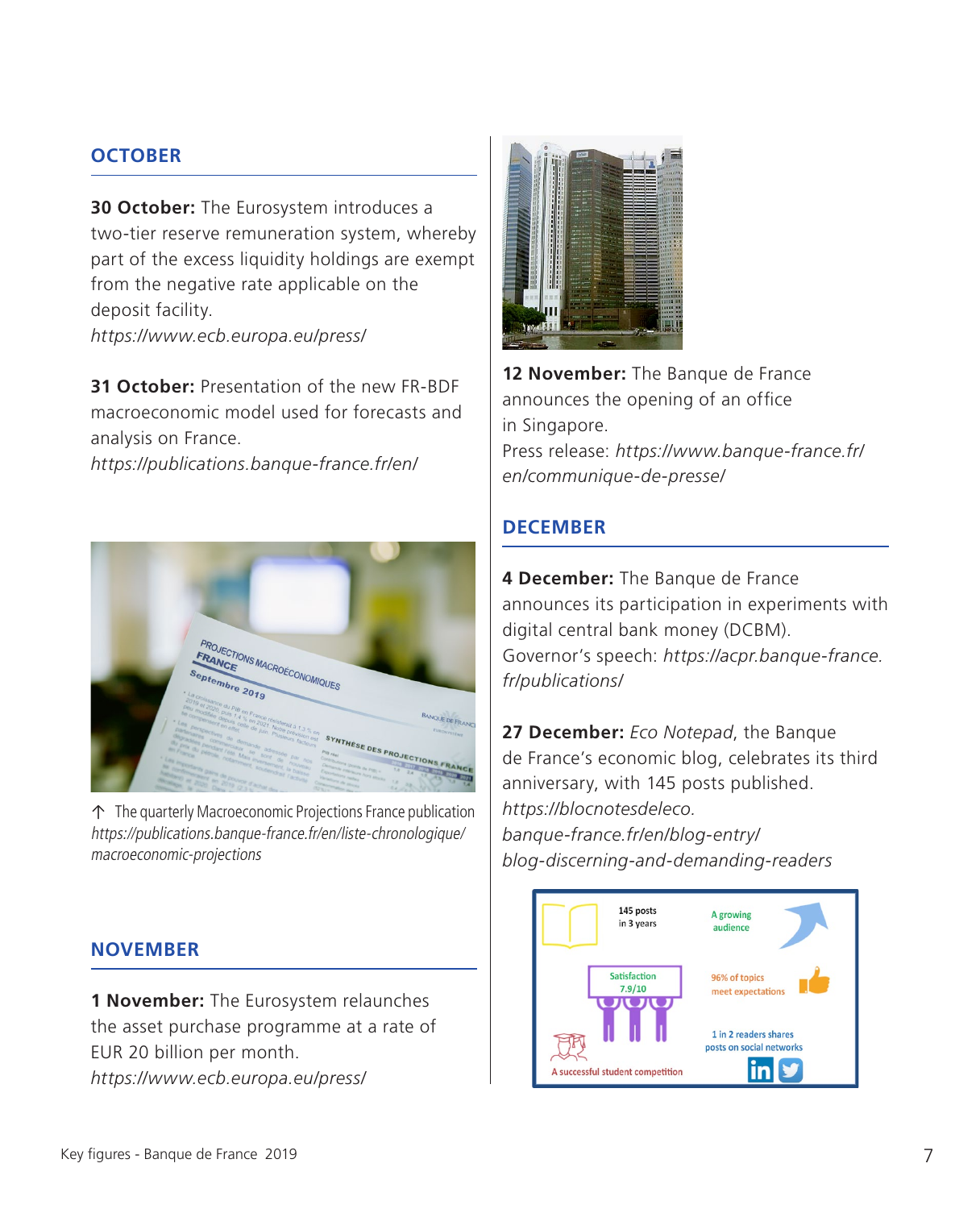### FINANCIAL STABILITY IN 2019

## **MISSIONS**

As well as securing confidence in the currency, the Banque de France guarantees another essential public good: **a sound financial sector**

- inspections at the European level to maintain an international standard for bank resilience
- protection of customer interests

**The Banque de France anticipates and prevents risks:**

- evaluation of new risks
- contributions to changes in regulations
- support for banks in their digital transformation

**The Banque de France ensures the sound functioning and security of payment instruments:**

- prevention of systemic risks
- sound functioning of payment systems and market infrastructures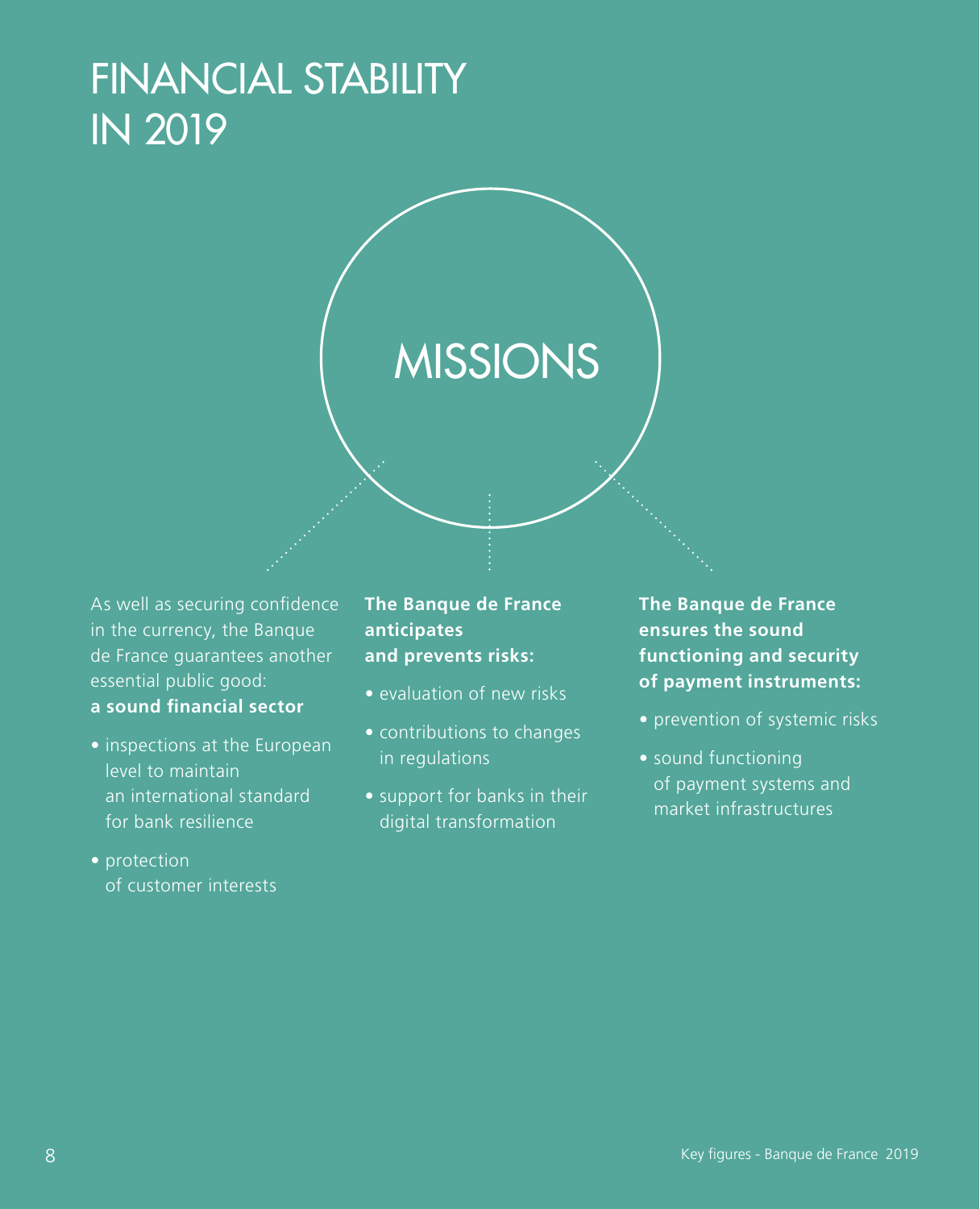



average daily flows processed by retail payment systems in France in December 2019  $301$ BN

average daily settlement flows processed by Target2 (large value payments) in France in December 2019 (the equivalent of  $1/8<sup>th</sup>$ of annual GDP)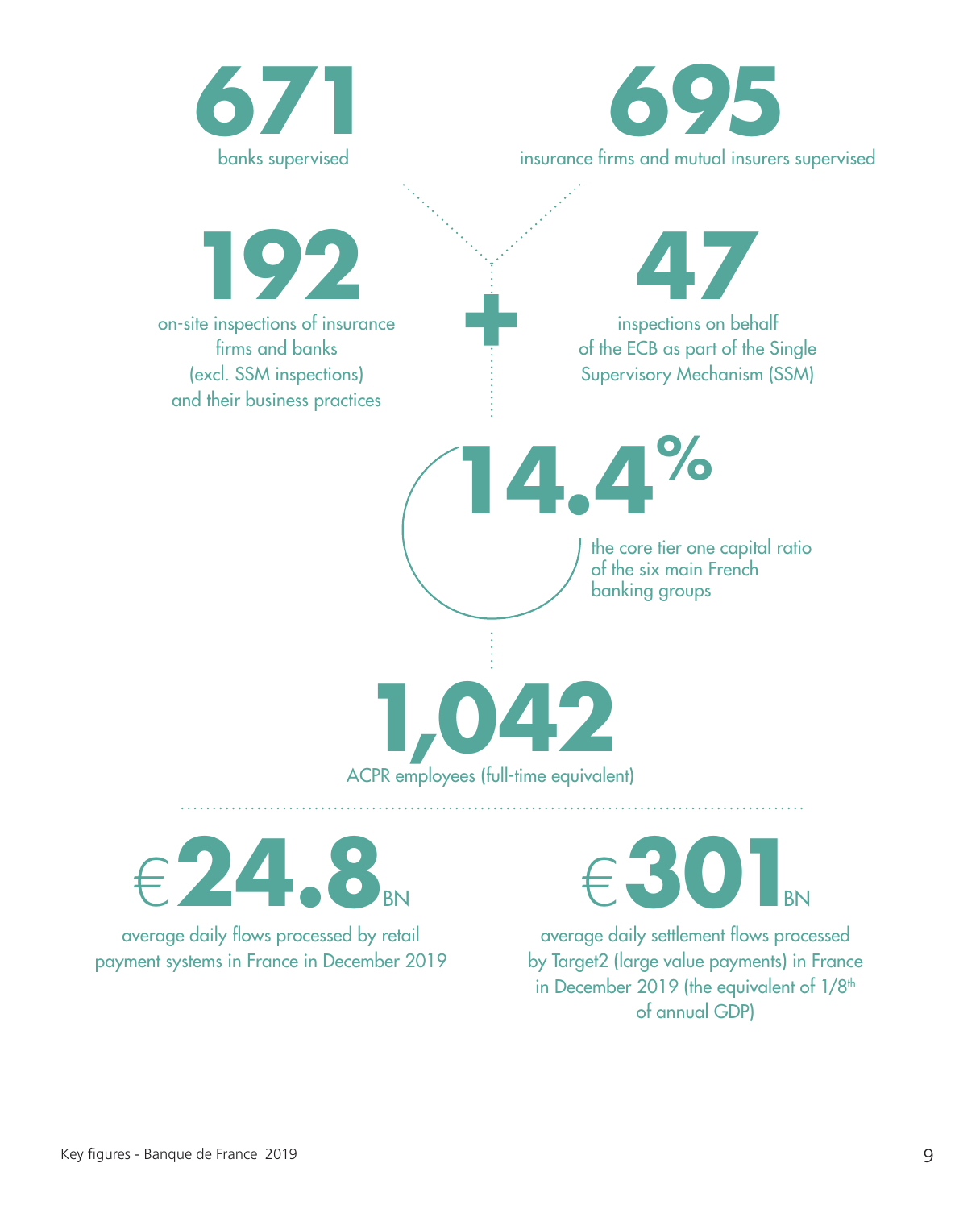### HIGHLIGHTS 2019

#### **APRIL**

**2 April:** The *Haut Conseil de stabilité financière* (HCSF – High Council for Financial Stability) raised the countercyclical capital buffer rate from 0.25% to 0.5%.

**17 April:** The Central Banks and Supervisors Network for Greening the Financial System (NGFS) held its first annual conference.

#### **JUNE**

**4‑6 June:** An exercise to simulate a cyberattack on the G7 financial system was carried out with the aim of assessing the communication protocol between the financial authorities. The three-day long exercise was coordinated by the Banque de France and involved 24 financial authorities from 7 countries

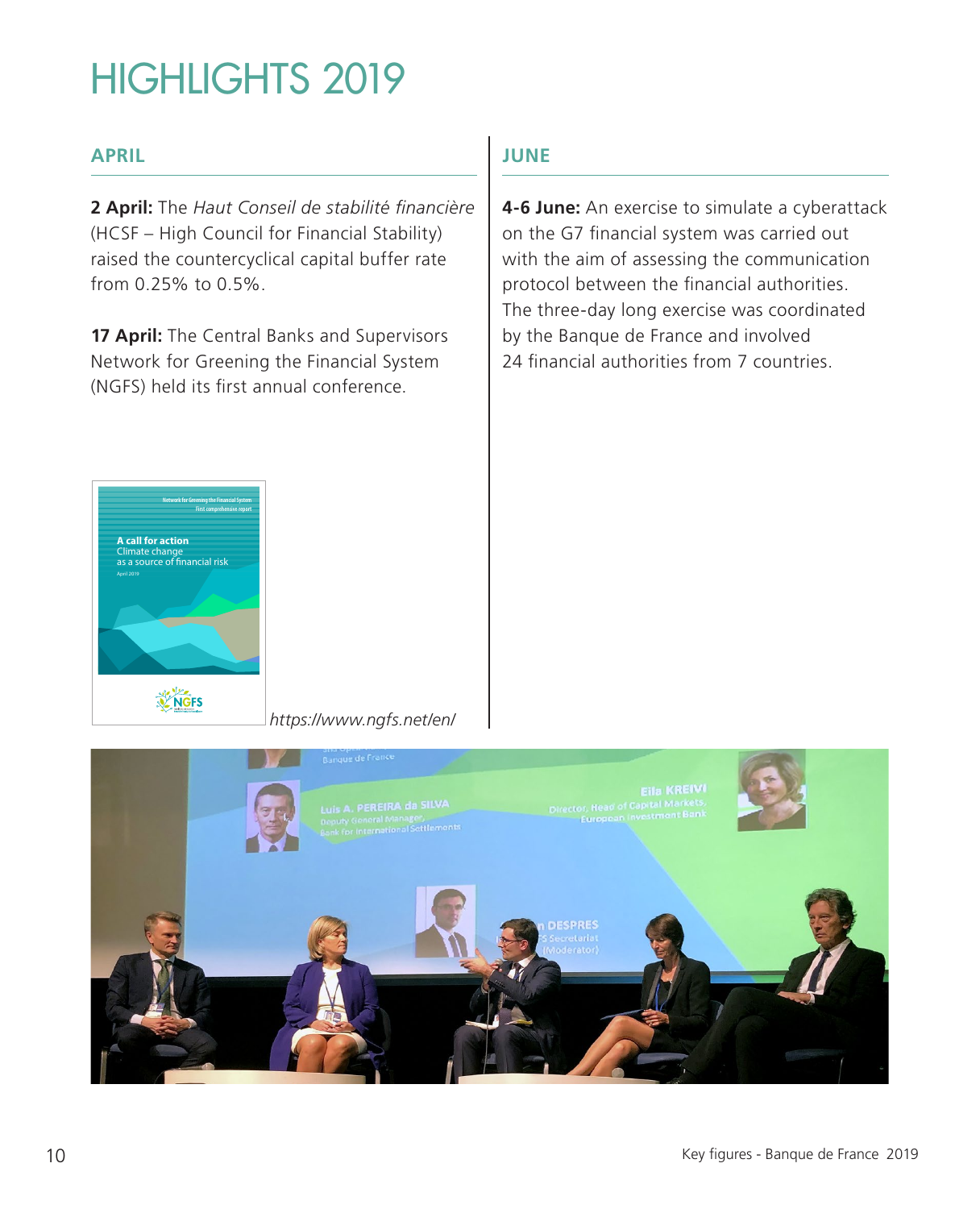#### **JULY**

**4 July:** Publication of the analysis of responses to the ACPR's public consultation on artificial intelligence. The feedback supported and enhanced the work currently underway alongside financial industry representatives.

ACPR (Fintech Innovation), *Artificial intelligence: challenges for the financial sector – responses to the public consultation on the ACPR's discussion paper*, December 2018, analysis of responses, June 2019.



*[https://acpr.banque-france.fr/en/](https://acpr.banque-france.fr/en/artificial-intelligence-challenges-financial-sector-responses-public-consultation-acprs-december) [artificial-intelligence](https://acpr.banque-france.fr/en/artificial-intelligence-challenges-financial-sector-responses-public-consultation-acprs-december)*

#### **DECEMBER**

**20 December:** The HCSF published a recommendation addressed to credit institutions regarding lending standards for residential housing loans.



*[https://www.economie.gouv.fr/hcsf/](https://www.economie.gouv.fr/hcsf/les-recommandations-du-hcsf) [les-recommandations-du-hcsf](https://www.economie.gouv.fr/hcsf/les-recommandations-du-hcsf)*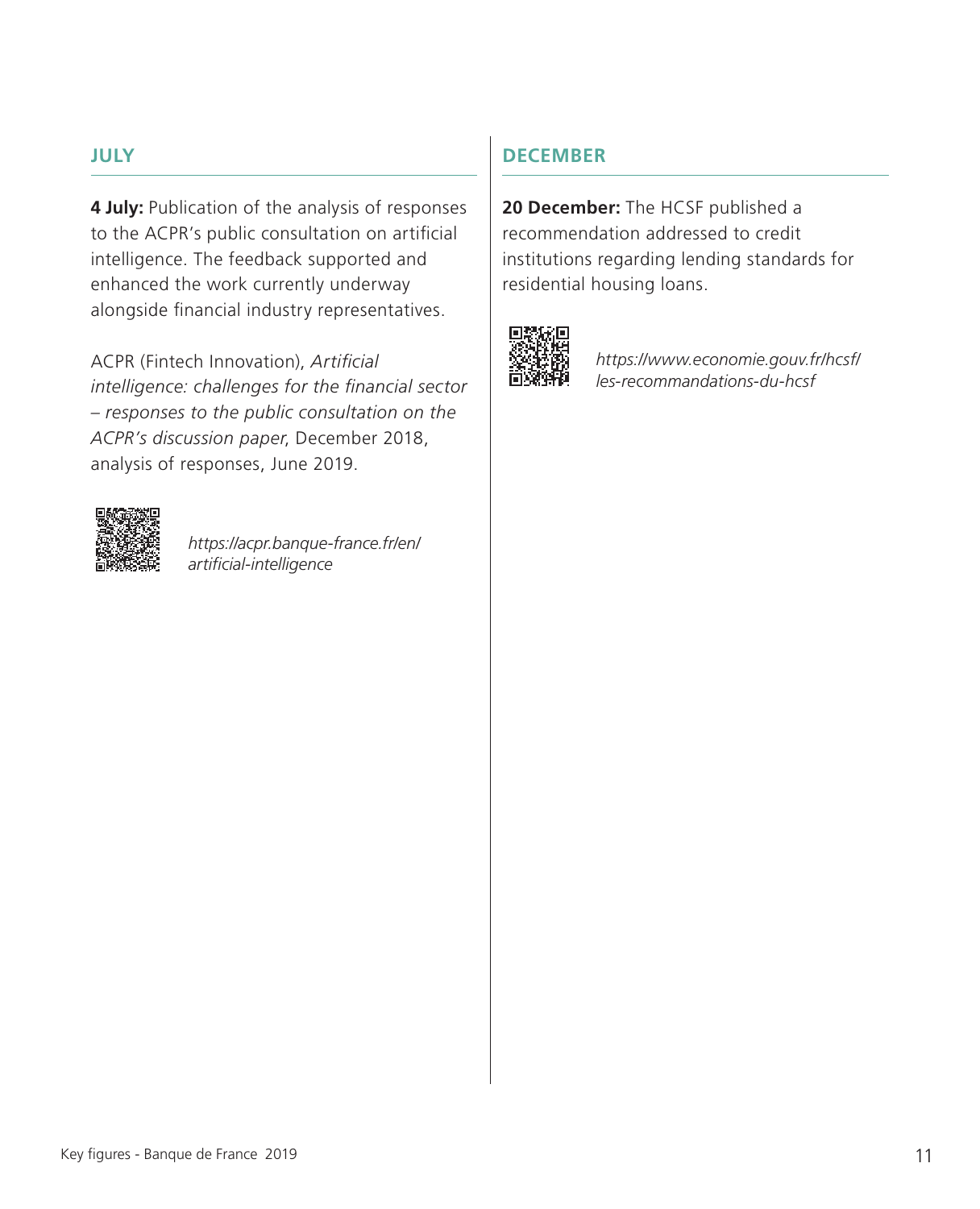### SERVICES TO THE ECONOMY AND SOCIETY IN 2019

### MISSIONS

The Banque de France provides the general public with keys to **understanding the economy**:

- national steering body for France's financial education strategy
- large-scale initiatives and partnerships

The Banque de France **listens to consumers, especially those that are vulnerable**:

- help for the overindebted, right to a basic bank account
- maintenance of payment incident registers, monitoring of bank fees

The Banque de France acts as **banker to the French government**:

- holding of the French Treasury's bank account
- management of government debt auctions

The Banque de France **provides help and guidance to businesses, especially small businesses**:

- guidance for VSEs and SMEs
- credit mediation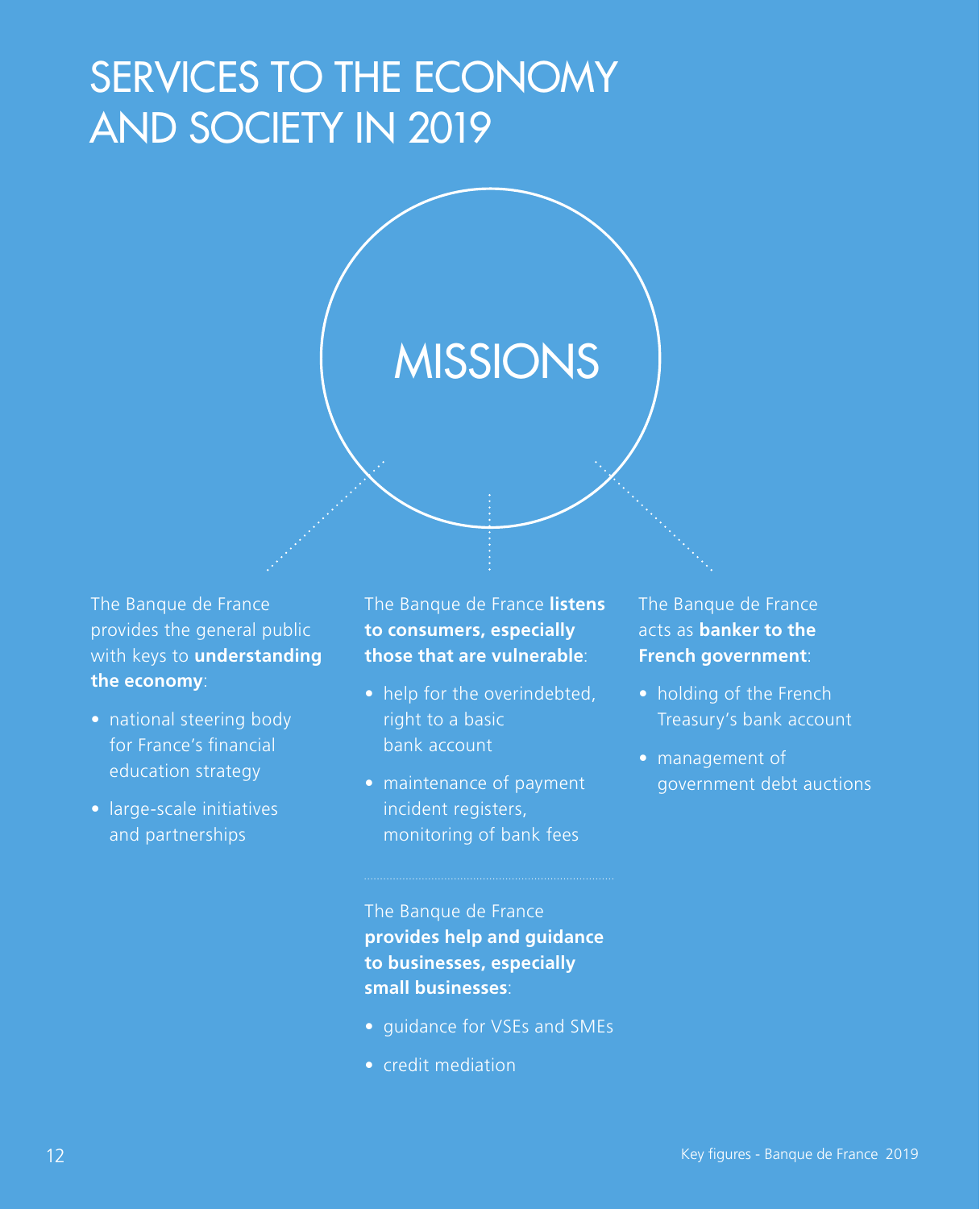



calls handled by the Assurance Banque Épargne Info Service **199,662** (ABE IS) telephone platform and by the AMF and ACPR



271,215 (mainly SMEs)



**7,487** jobs saved or secured thanks to credit mediation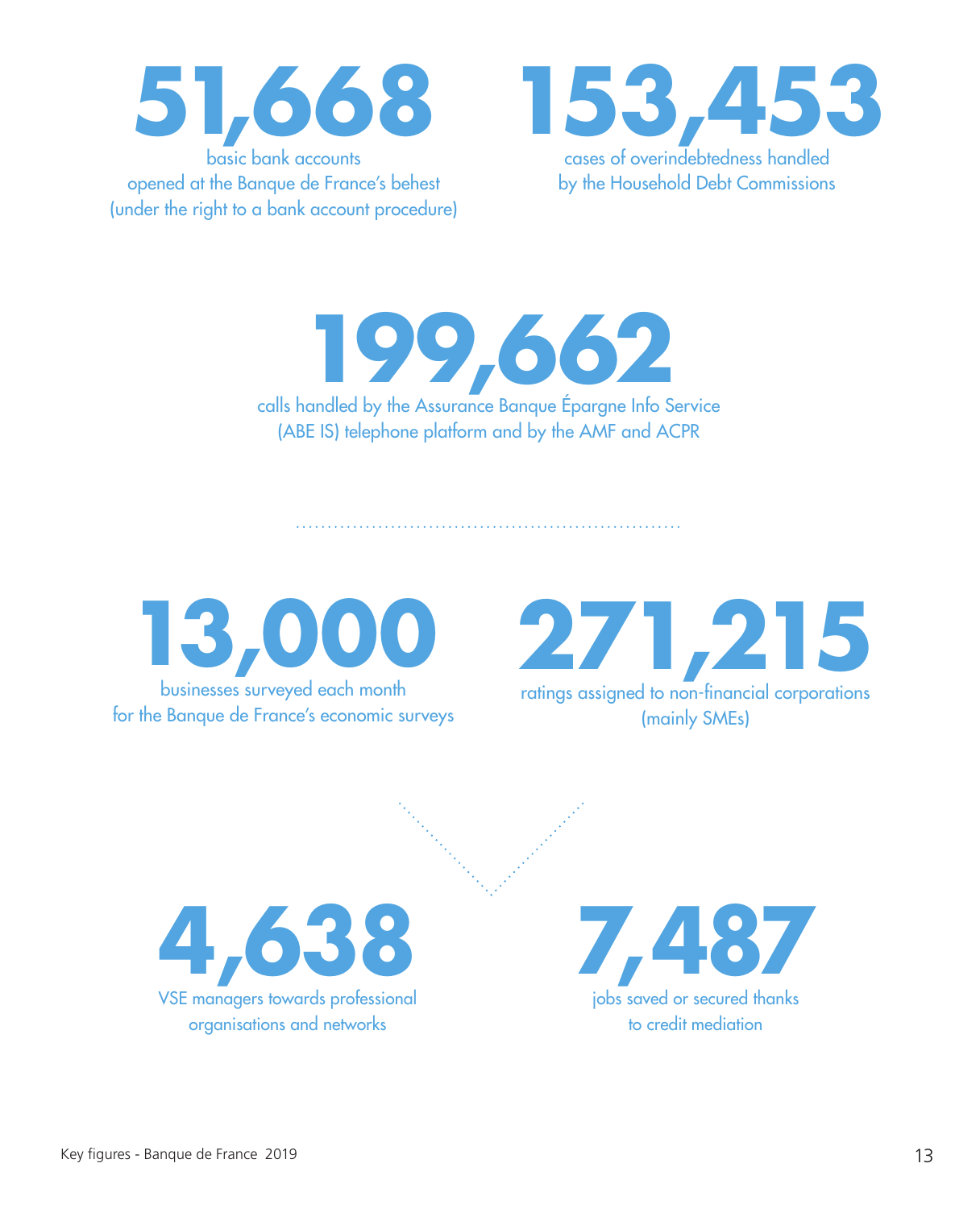### 2019 HIGHLIGHTS

#### **MARCH**

**27 March:** Signature of a framework agreement by the Governor of the Banque de France and the Chairman of the *Assemblée des communautés de France* (AdCF – Association of French Communities) under which the Banque de France will compile cartographic representations of data on businesses.

#### **APRIL**

**3 April:** Signature of a partnership agreement between the Banque de France Companies Directorate (DGE), the National Delegation for Employment and Professional Training, the Central Social Security Agency and the government Interministerial Digital Department to implement the "*Signaux Faibles*" (Weak Signals) scheme.

#### **JUNE**

**27 June:** Signature of a Charter for Trusted Mediation Third Parties, with the French Chamber for the Social and Solidarity Economy (ESS France) and the National Council of Regional Chambers for the Social and Solidarity Economy (CNCRESS).

#### **SEPTEMBER**

**4 September:** Launch of the first version of the *Mes questions d'entrepreneur* (MQDE) website, a national economic and financial education portal for entrepreneurs.

*[www.mesquestionsdentrepreneur.fr](http://www.mesquestionsdentrepreneur.fr/)*

#### **OCTOBER**

**8 October:** Expansion of the VSE correspondent scheme to SMEs: 102 correspondents at the Banque de France branches offer advice and guidance to VSEs and SMEs.

### "Notre but, ne pas laisser un dirigeant de TPE face à ses questions"

Didier Lavigne, Correspondant TPE dans le Lot et Garonne

**BANQUE DE FRANCE** 



↑ "Our aim – to ensure all VSE managers can get answers to their questions" Didier Lavigne, VSE correspondent in the Lot-et-Garonne department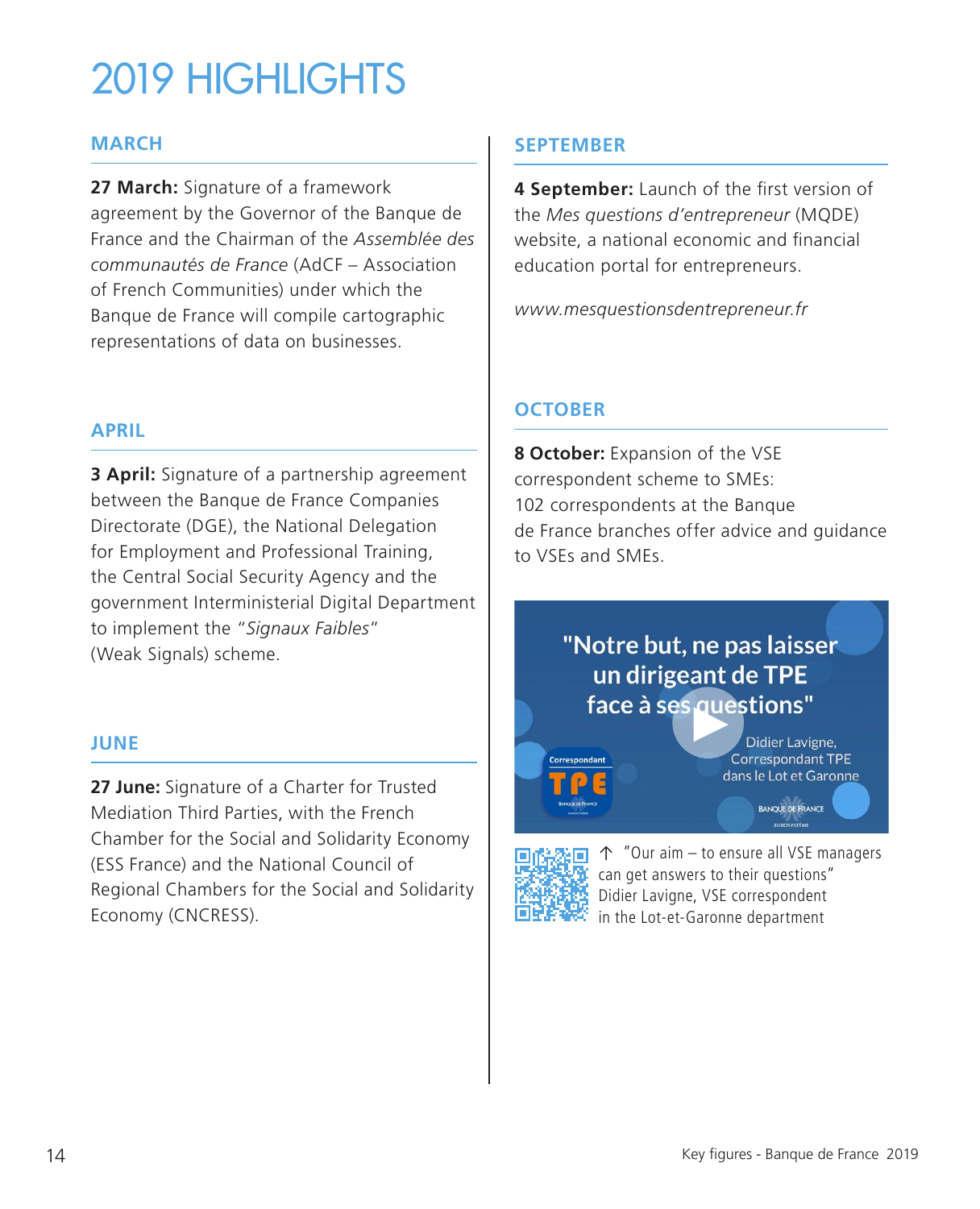#### **NOVEMBER**

**25 November:** Launch of the EDUCFI labelling scheme at the meeting of the Strategic Committee for Financial Education held at Citéco and chaired by the Minister for the Economy and Finance, in the presence of the Minister for Education and Youth, the Secretary of State for Solidarity and Health Care and the Governor of the Banque de France.

#### **DECEMBER**

**End-December:** 30<sup>th</sup> anniversary of Law No. 89-1010 of 31 December 1989, or the Neiertz Law, on the prevention and resolution of difficulties relating to the overindebtedness of individuals and families.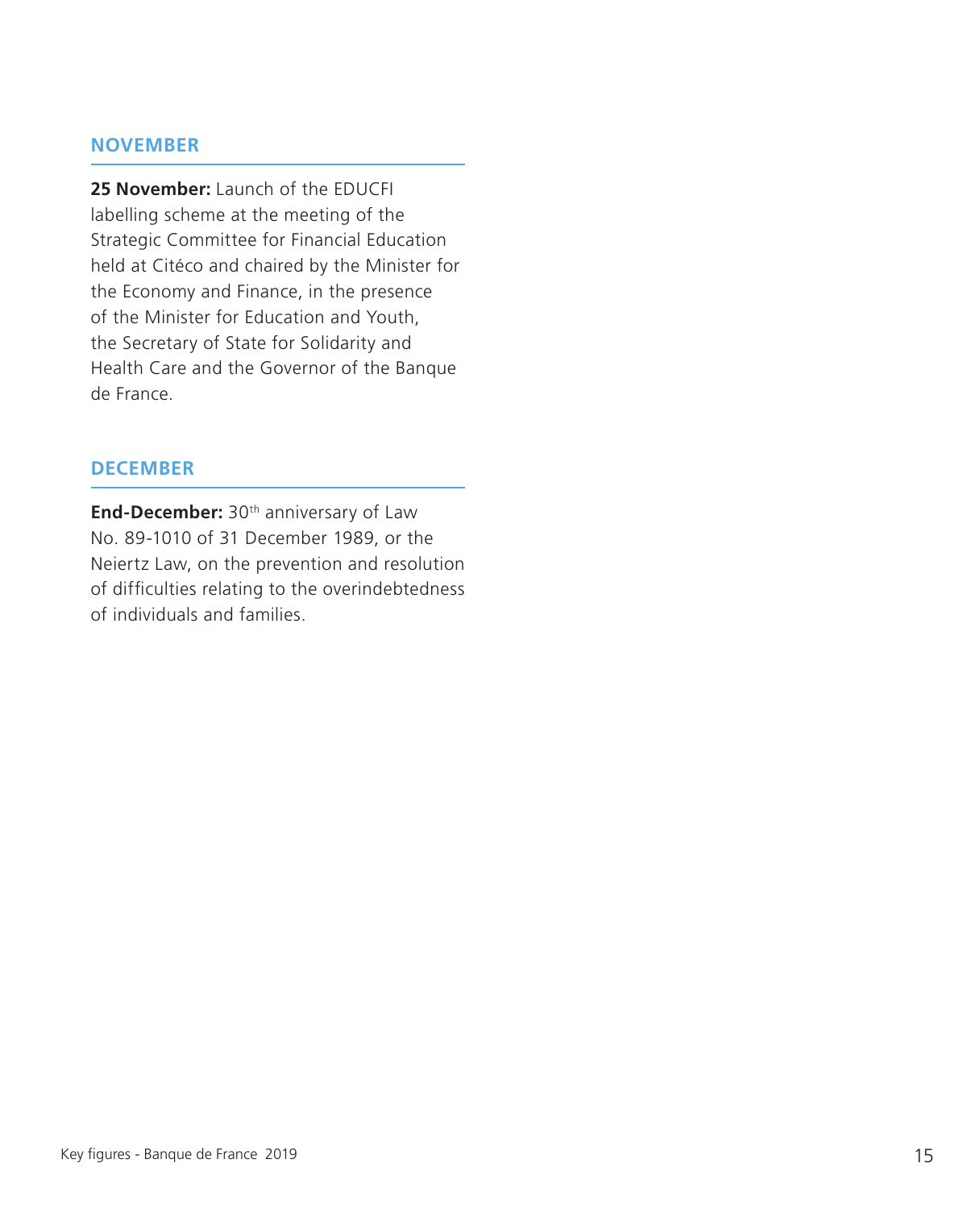### THE TRANSFORMATION STRATEGY IN 2019



#### **In Europe**,

the central bank for financial markets, the benchmark in supervision and a leading player in the cash industry

#### **For our management and staff**,

a simpler, more modern working environment

**In France**, a trusted and outstanding public service provider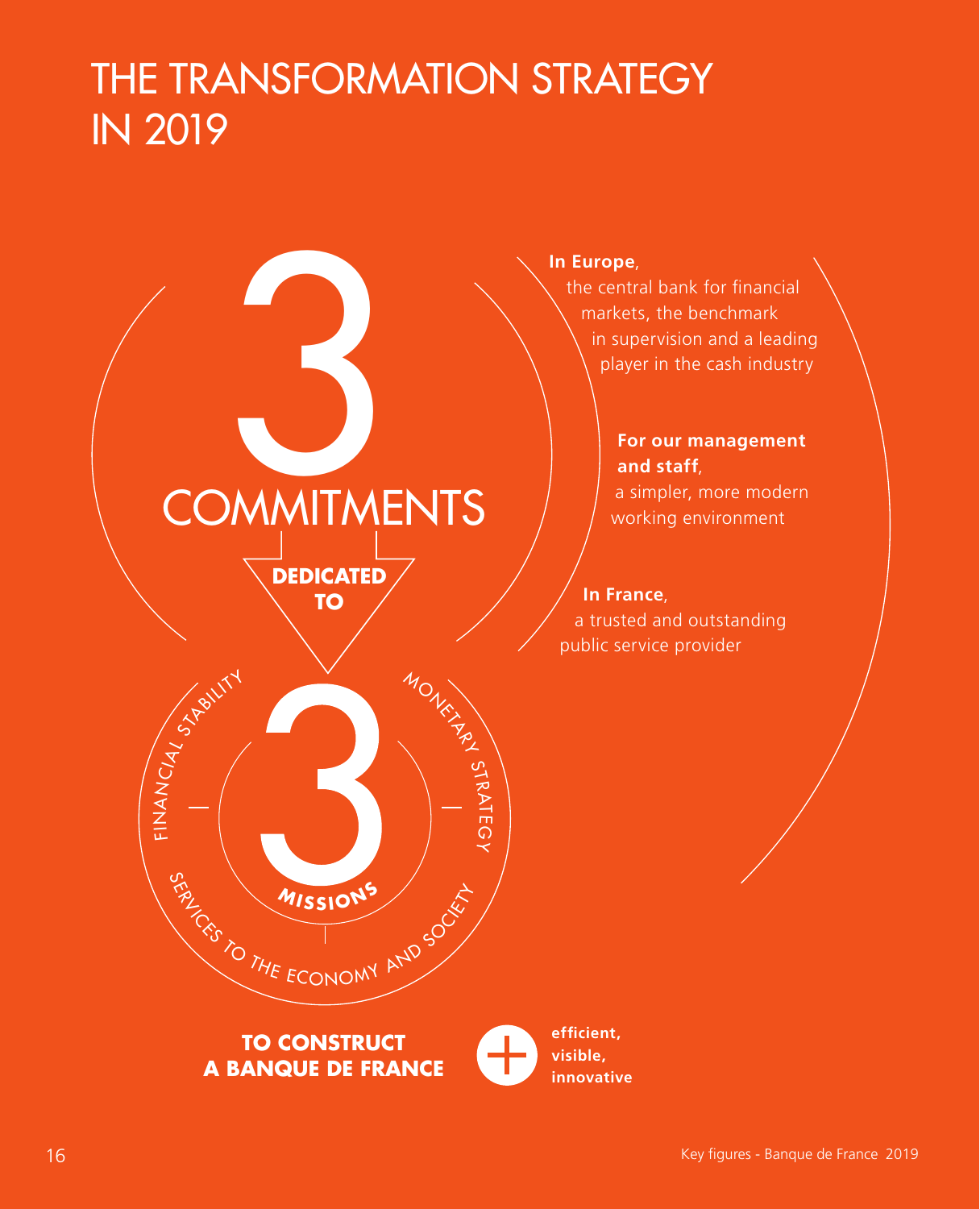

#### FOR OUR STAFF FOR OUR PERFORMANCE FOR OUR INFLUENCE

At least **1,000 new hires** by end-2020, and 500 block-release contracts

**A total of 1,144 new hires in 2019 A total of 567 new block‑release contracts**

**200 internal promotions to professional/managerial roles** by end-2020,<sup>a)</sup> with the aim of raising the proportion of staff in professional and higher categories to 35%. **184 new professionals/managers in 2019 in cumulative terms (35%)**

**9,720 FTE** end- 2020 **9,857 end‑2019**

**France,** above 50% **42% – Observatory 2018** Around **EUR 1 billion in investments** over 5 years, of which almost EUR 400 million for Ambitions 2020 and modernisation of the branch network **EUR 803 million for 2019 in cumulative terms**

Ensure all **our pension commitments are fully covered**  in 2020, thanks to a strong financial performance **102% end-2019**

from **economic and financial**  education<sup>b)</sup> **+ 19,039 social workers and teachers trained in 2019 + 1,682,916 number of MQDA and Citéco pages consulted**

Number of people benefiting

Steady increases: • in the Banque de France's **visibility 58% at end‑2018** • in **customer satisfaction 86% customer satisfaction in 2020**

**10% reduction in the net expenditure** of our activities **End‑2019 achievement –12.8%** **Confidence of French citizens in the euro** at least stable compared with the European average and still above 60%c) **72% in November 2019 in France** (68% in November 2016) **76% as a European average**

(70% in November 2016)

● Target reached ● Target to be confirmed ● Target not met

A rise in **confidence among staff in the future of the Banque de** 

a) Excluding the additional impact of the career reform plan. b) Measurement tools for this target were implemented in 2018.

c) This target naturally does not depend solely on the Banque de France and cannot be considered prescriptive. However, we feel it is important to monitor French citizens' confidence in our currency on the basis of the biannual Eurobarometer survey. Recall that the starting point is December 2015: 67% of French people support the euro; the European average is 68%.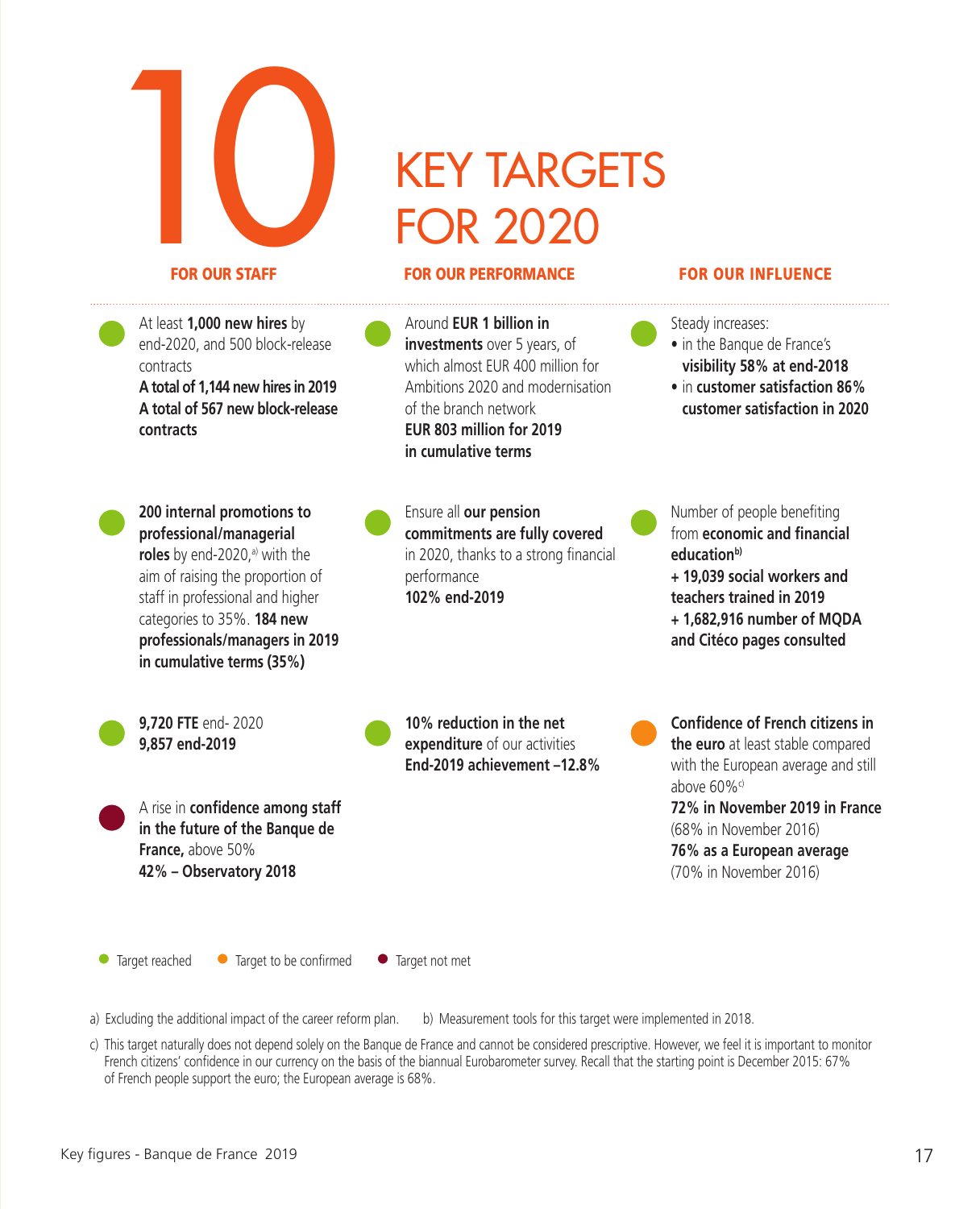### THE BANQUE DE FRANCE BRANCH NETWORK AS AT 1 JANUARY 2020